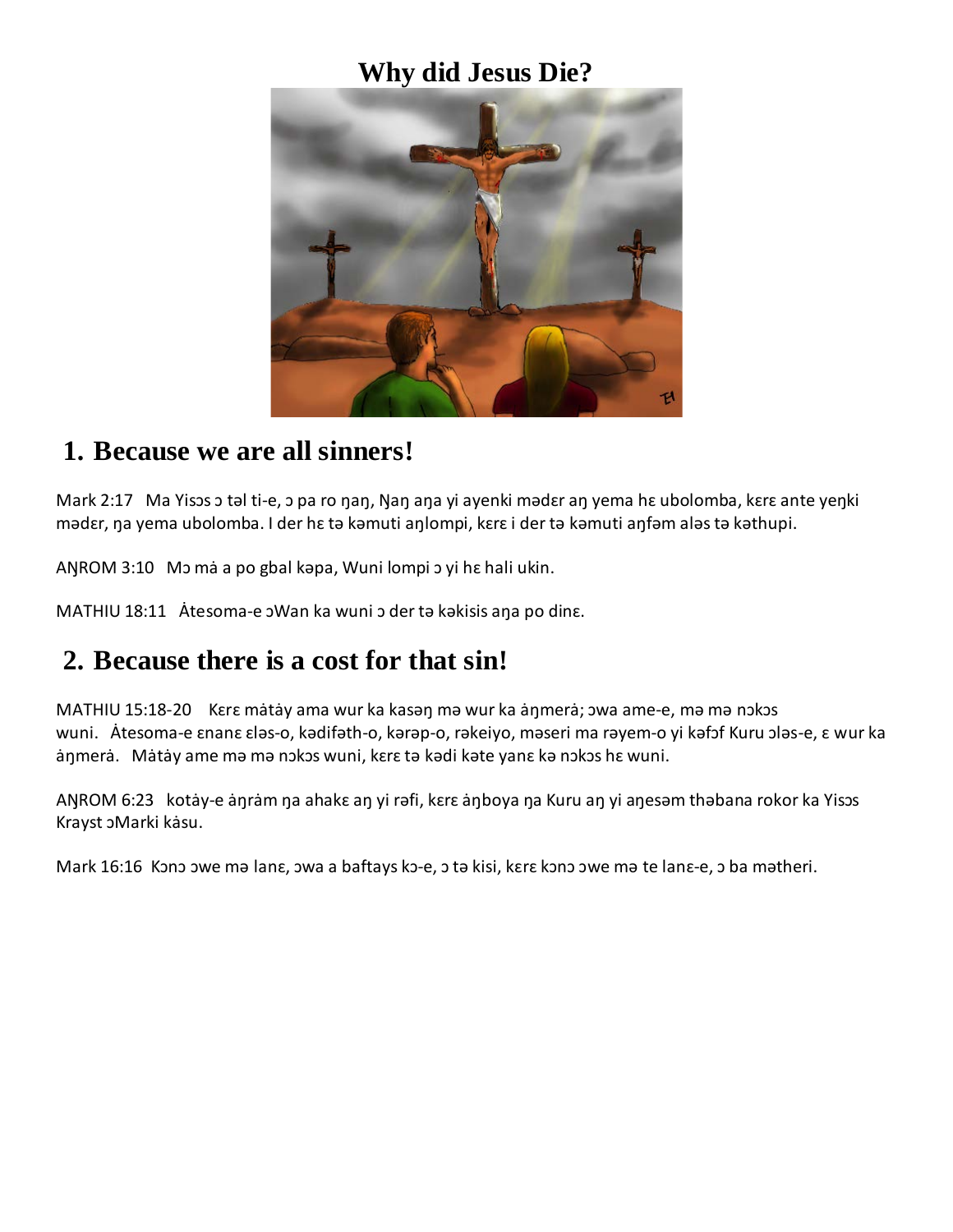

**There is a cost for sin!**

# **3. Because Jesus died and paid for our sins on the cross!**

MATHIU 1:21 Ɔ tǝ kom wath uruni. Ɔwa mǝ yi tǝ kǝbont kɔ ŋes Yisɔs, kotȧy-e kɔnɔ mǝ kisis aŋfǝm ŋɔŋ ka ɛhakɛ yaŋ.

ANROM 5:8 Kere Kuru ɔ tɔri mabɔthər mɔŋ ro rɔsu, pəkasifɛ ma sə yi ras afəm ŋa ahakɛ-e, Krayst ɔ fi ta ata su.

Y��N 3:16 Atesoma-e ya Kurɔŋ ɔ bɔthər adaru, haŋ ɔ sɔnd ɔWan kɔŋ ɔ kom gbo son, kama wuni o wuni ɔwe lanɛ kɔ ɔ te dinɛ, kɛrɛ ɔ sɔthɔ aŋesəm thəbana.

MATHIU 18:11 Àtesoma-e ɔWan ka wuni ɔ der tǝ kǝkisis ana po dinɛ.

### **4. Salvation is a free gift, not by good works. You must take God's word for it, and trust Jesus alone!**

MAYƆS MA AŊSOM 4:12 Ɔwa kakisi kə yi hɛ ka wuni o wuni ulɔm, kotȧy-e, ŋes o ŋes alɔm aŋ yi hɛ ka ȧdȧru are aŋa a sɔŋ kətɔŋ ka aŋfəm ro sə gbəli sɔthɔ kakisi.

AŊɛ̃FISOS 2:8-9 kotáy-e rá aboŋa a kisis nu asabu ŋa kəlanɛ; pə yi hɛ ka aŋfɔsɔ a nu, pə yi áŋboya ŋa Kuru Məsaba.

TAYTƆS 3:5 ɔ kisis su, pə yi hɛ salata mȧyɔs məlompi ama sə poŋ yɔ, kɛrɛ ɔ kisis su asabu ŋa ȧŋney ŋɔŋ, ka kafethər ake kal kom ofu, da yi ka kafusəs ka oYina məsəm,

# **5. We must put our faith and trust in Christ alone!**

Mark 9:23 Ka Yisɔsan ɔ pa, Bepi mə gbəli lanɛ-e, tay o tay bɛ tə gbəli yi ka ɔwe mə lanɛ.

Mark 1:15 kɔ pa, Àŋlɔkɔ aŋ lasər, ɔwa rabay ra Kuru rə po fat. Thupi nu, ɔwa lanɛ nu akɛra kəfinɔ.

Mark 10:15 Tentene i kane nu, Wuni o wuni owe mə te malane rabay ra Kuru mo uwath-e, ogbəli he won ri.